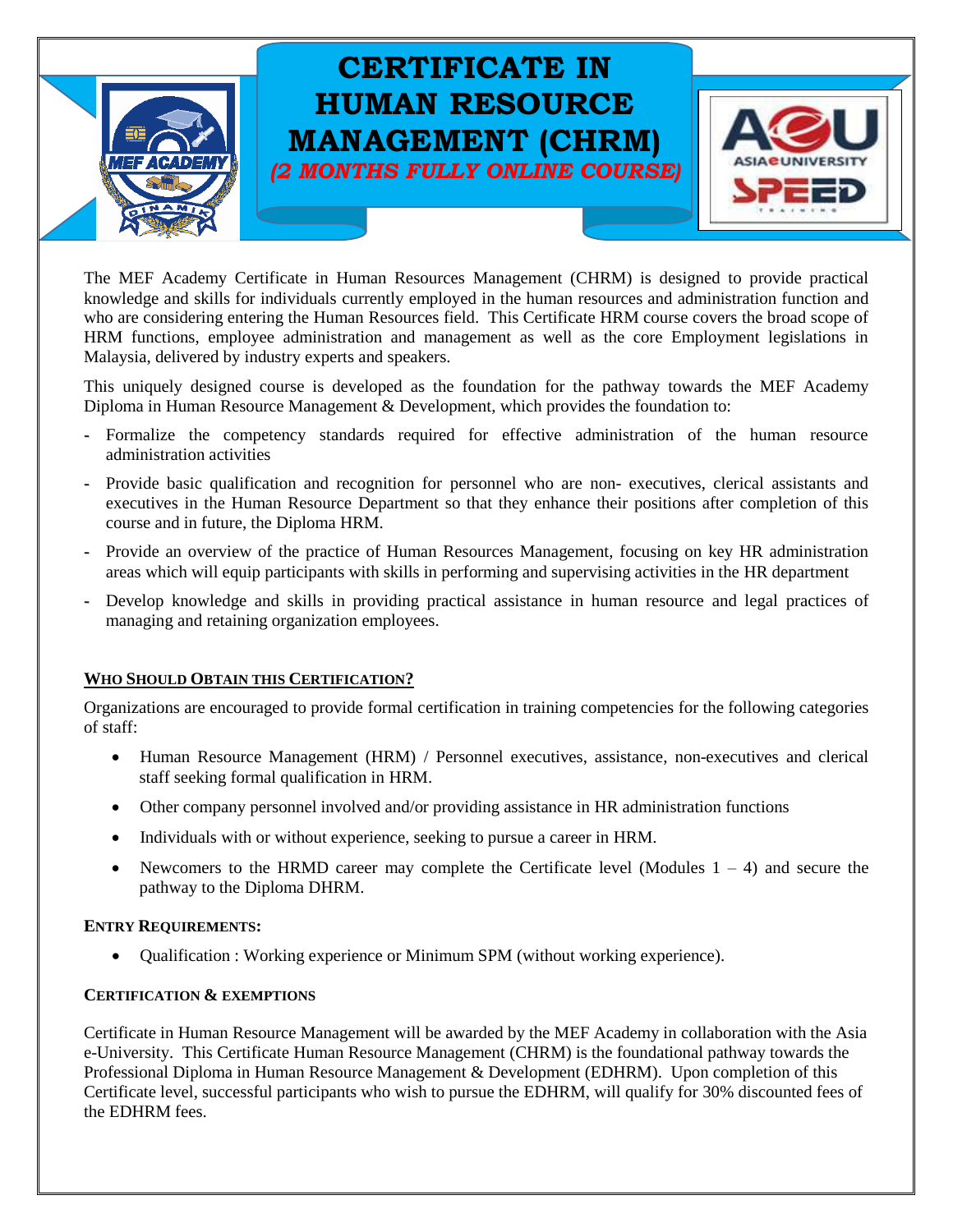# **COURSE STRUCTURE, OBJECTIVES AND ASSESSMENT:**

Participants will attend ONLINE training conducted on weekends, the program structure of four (4) modules:-

| Module / Speaker &         | <b>CERTIFICATE IN</b>                                                                            |  |  |
|----------------------------|--------------------------------------------------------------------------------------------------|--|--|
| Dates are subject to       | <b>HUMAN RESOURCE</b>                                                                            |  |  |
| change                     | <b>MANAGEMENT</b>                                                                                |  |  |
| <b>Module 1</b>            | <b>Introduction to Human Resource Management</b>                                                 |  |  |
|                            |                                                                                                  |  |  |
| 12 hours                   | <b>HR Management Theories and practices.</b>                                                     |  |  |
| <b>ONLINE</b>              | <b>Overview of HR Functions - Skills, Qualifications of HR Professionals</b>                     |  |  |
|                            | Understanding HR Administration & Planning - processes, duties and roles                         |  |  |
| 20 February<br>$9am - 5pm$ | <b>Recruitment &amp; Selection - processes</b>                                                   |  |  |
|                            | Job Requisition - justification and approval                                                     |  |  |
| 27 February                | Job Specifications and Job Description                                                           |  |  |
| $(9am - 1pm)$              | Planning and organizing interviews<br>Appointment letters – outlines of terms                    |  |  |
|                            | <b>Employee Induction - orientation</b>                                                          |  |  |
|                            | Case Studies & Assignment                                                                        |  |  |
|                            |                                                                                                  |  |  |
| <b>Module 2</b>            | <b>Introduction to Performance Management &amp; Appraisals</b>                                   |  |  |
|                            | <b>Performance Management System (PMS)</b>                                                       |  |  |
| 12 hours                   | - overview and importance                                                                        |  |  |
| <b>ONLINE</b>              | <b>Performance Appraisals</b>                                                                    |  |  |
|                            | - understanding evaluation process                                                               |  |  |
| 27 February                | - types of appraisals and ratings                                                                |  |  |
| $(2pm-5pm)$                | - performance KPI / Competencies and Bell Curve                                                  |  |  |
|                            | <b>Performance Gap /Training Needs Analysis</b>                                                  |  |  |
| 6 March                    | - process identifying training requirements                                                      |  |  |
| $(9am-5pm)$                | Case Studies & Assignment                                                                        |  |  |
| <b>Module 3</b>            | <b>Introduction to Core Employment Legislations</b>                                              |  |  |
|                            | <b>Overview of Employment Act 1955</b>                                                           |  |  |
| 12 hours                   | - on employer-employee relations                                                                 |  |  |
| <b>ONLINE</b>              | - key provisions EA1955                                                                          |  |  |
|                            |                                                                                                  |  |  |
| 13 March                   | <b>Overview of Industrial Relations Act 1967</b><br>- Rights of workmen and employers protection |  |  |
| $(9am-5pm)$                | - Key provisions IRA1967                                                                         |  |  |
| 20 March                   |                                                                                                  |  |  |
| $(9am - 1pm)$              | <b>Overview of Trade Union Act 1959</b>                                                          |  |  |
|                            | - Workers right to participate in unions                                                         |  |  |
|                            |                                                                                                  |  |  |
| <b>Module 4</b>            | <b>Overview of Occupational Safety and Health</b>                                                |  |  |
| 4 hours                    | Introduction to M'sian legislation<br>$\bullet$                                                  |  |  |
| <b>ONLINE</b>              | OSH Act 1994                                                                                     |  |  |
|                            | Workplace OSH                                                                                    |  |  |
| 20 March                   |                                                                                                  |  |  |
| $(2pm-5pm)$                |                                                                                                  |  |  |
| 27 March                   | <b>EXAM CERTIFICATE HRM</b>                                                                      |  |  |
| $(9AM - 1PM)$              | (ONLINE 4 hours)                                                                                 |  |  |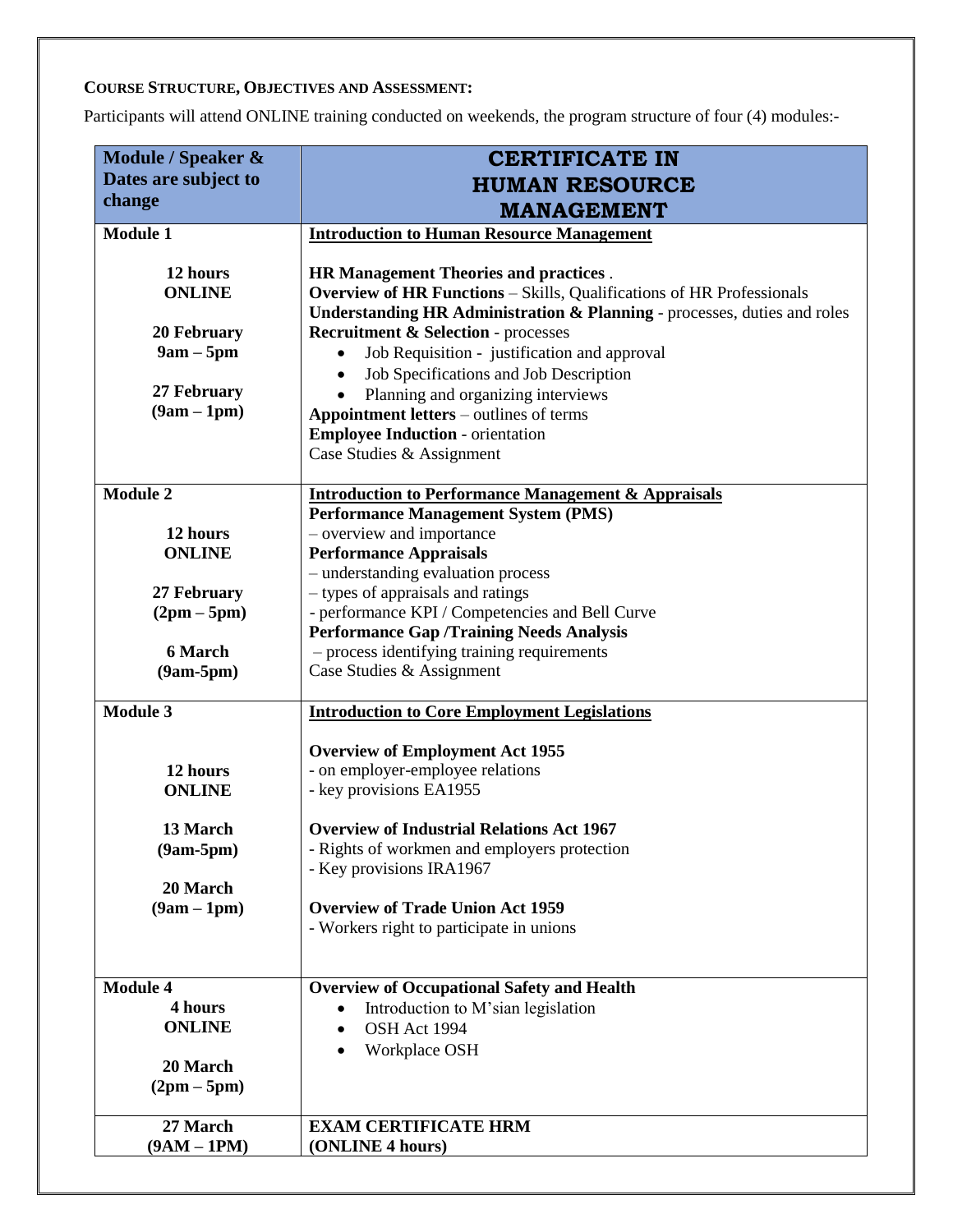## **ASSESSMENT**

| <b>Assignments</b>                                                                                                                   | 50% of assessment |
|--------------------------------------------------------------------------------------------------------------------------------------|-------------------|
| Participants are required to submit comprehensive Assignments on<br>respective modules of this Certificate human resource management |                   |
| <b>Examination</b>                                                                                                                   | 50% of assessment |
| Participants are required to prepare $\&$ sit for examination on all modules                                                         |                   |
| to display level of understanding on each module                                                                                     |                   |

#### **COURSE FEES**

- **Course fees RM4,000**
- **Special RM300 discount for participants of relevant MEFA courses eg. "HR for Beginners" or "Employment Act or Industrial Relations Act"**

*\*\*\* Inclusive of examination, Study Pack, Starter Kit and supporting materials \*\*\*Course fees are claimable under HRDF SBL Khas Scheme. \*\*\* Course fees are inclusive 6% SST*

*\*The details, syllabus, timetables and lecturers above are subject to confirmation and may be changed at the discretion of MEF Academy.*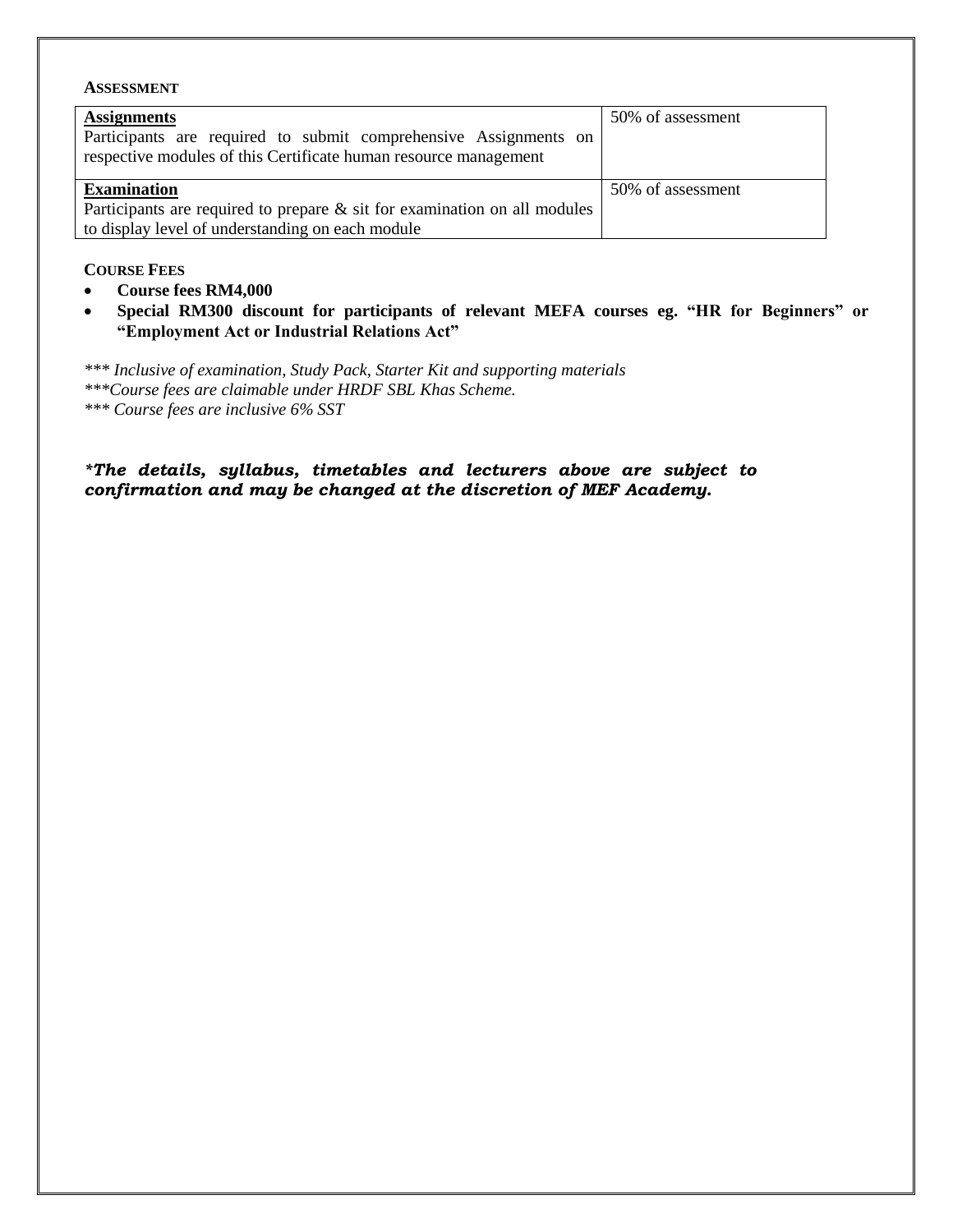

 $2.$ 

# **APPLICATION FOR ADMISSION**

## **CERTIFICATE IN** HUMAN RESOURCE MANAGEMENT **YEAR 2022**

## 1. PERSONAL PARTICULARS

| DATE OF BIRTH<br>$\ddot{\cdot}$<br>NRIC NO<br>$\ddot{\cdot}$<br>MARITAL STATUS<br>$\ddot{\cdot}$<br><u> 1989 - Johann Harry Harry Harry Harry Harry Harry Harry Harry Harry Harry Harry Harry Harry Harry Harry Harry</u><br><b>RESIDENTIAL ADDRESS:</b><br>Tel No:<br><b>OFFICE ADDRESS:</b><br>Tel No:<br>Email:<br>the control of the control of the control of the control of the control of the control of<br><b>CURRENT APPOINTMENT</b><br>(if self-employed, retired or unemployed, please indicate accordingly)<br><b>DESIGNATION</b><br>NAME OF EMPLOYER :<br><b>OFFICE ADDRESS:</b><br><b>NUMBER OF YEARS:</b> |  |         |
|--------------------------------------------------------------------------------------------------------------------------------------------------------------------------------------------------------------------------------------------------------------------------------------------------------------------------------------------------------------------------------------------------------------------------------------------------------------------------------------------------------------------------------------------------------------------------------------------------------------------------|--|---------|
|                                                                                                                                                                                                                                                                                                                                                                                                                                                                                                                                                                                                                          |  |         |
|                                                                                                                                                                                                                                                                                                                                                                                                                                                                                                                                                                                                                          |  |         |
|                                                                                                                                                                                                                                                                                                                                                                                                                                                                                                                                                                                                                          |  |         |
|                                                                                                                                                                                                                                                                                                                                                                                                                                                                                                                                                                                                                          |  |         |
|                                                                                                                                                                                                                                                                                                                                                                                                                                                                                                                                                                                                                          |  |         |
|                                                                                                                                                                                                                                                                                                                                                                                                                                                                                                                                                                                                                          |  |         |
|                                                                                                                                                                                                                                                                                                                                                                                                                                                                                                                                                                                                                          |  |         |
|                                                                                                                                                                                                                                                                                                                                                                                                                                                                                                                                                                                                                          |  |         |
|                                                                                                                                                                                                                                                                                                                                                                                                                                                                                                                                                                                                                          |  |         |
|                                                                                                                                                                                                                                                                                                                                                                                                                                                                                                                                                                                                                          |  |         |
|                                                                                                                                                                                                                                                                                                                                                                                                                                                                                                                                                                                                                          |  |         |
|                                                                                                                                                                                                                                                                                                                                                                                                                                                                                                                                                                                                                          |  |         |
|                                                                                                                                                                                                                                                                                                                                                                                                                                                                                                                                                                                                                          |  | Fax No: |
|                                                                                                                                                                                                                                                                                                                                                                                                                                                                                                                                                                                                                          |  |         |
|                                                                                                                                                                                                                                                                                                                                                                                                                                                                                                                                                                                                                          |  |         |
|                                                                                                                                                                                                                                                                                                                                                                                                                                                                                                                                                                                                                          |  |         |
|                                                                                                                                                                                                                                                                                                                                                                                                                                                                                                                                                                                                                          |  |         |
|                                                                                                                                                                                                                                                                                                                                                                                                                                                                                                                                                                                                                          |  |         |
|                                                                                                                                                                                                                                                                                                                                                                                                                                                                                                                                                                                                                          |  |         |
|                                                                                                                                                                                                                                                                                                                                                                                                                                                                                                                                                                                                                          |  |         |
|                                                                                                                                                                                                                                                                                                                                                                                                                                                                                                                                                                                                                          |  |         |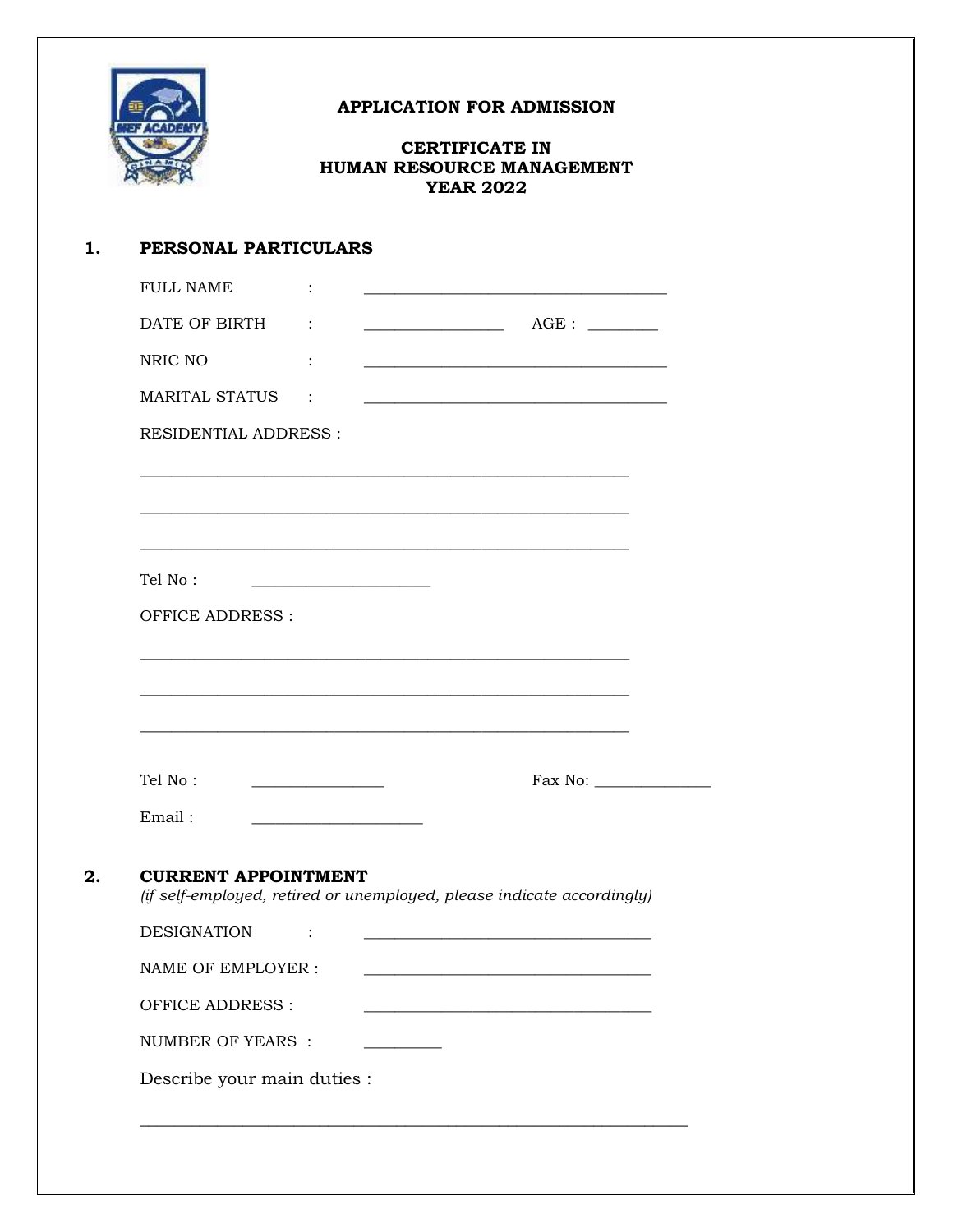| <b>QUALIFICATIONS OBTAINED</b> |  |
|--------------------------------|--|
|--------------------------------|--|

|                                                                                                                                           | Qualifications / Year                                                                               |      |
|-------------------------------------------------------------------------------------------------------------------------------------------|-----------------------------------------------------------------------------------------------------|------|
|                                                                                                                                           |                                                                                                     |      |
| PREVIOUS EMPLOYMENT                                                                                                                       |                                                                                                     |      |
| Employer                                                                                                                                  | Designation                                                                                         | Year |
|                                                                                                                                           |                                                                                                     |      |
| Is your employer a member of MEF? Please tick $\checkmark$ the appropriate box.                                                           |                                                                                                     |      |
| Yes. Membership No:                                                                                                                       |                                                                                                     |      |
| No.                                                                                                                                       |                                                                                                     |      |
| I declare that all the information provided in this application is true and correct<br>and confirm the payment of Course Fees as follows: |                                                                                                     |      |
| RM4,000 inclusive 6% SST                                                                                                                  |                                                                                                     |      |
| I enclose herewith the Registration Fess cheque/bank draft No.                                                                            |                                                                                                     |      |
|                                                                                                                                           |                                                                                                     |      |
| Signature of Applicant                                                                                                                    |                                                                                                     | Date |
| <u>CHECK LIST:</u><br>Application Fees<br>  Copies of transcript<br>Application Form                                                      | Copies of PMR/SPM/STPM/Diploma/Degree<br>[ ] Copy of IC/Passport<br>Nomination Form - If MEF Member |      |

- 2. Enclose 1 certified copy of all academic certificates and transcript.
- 3. Enclose 1 copy of recent passport size photo. Please write your name at the back of the photograph.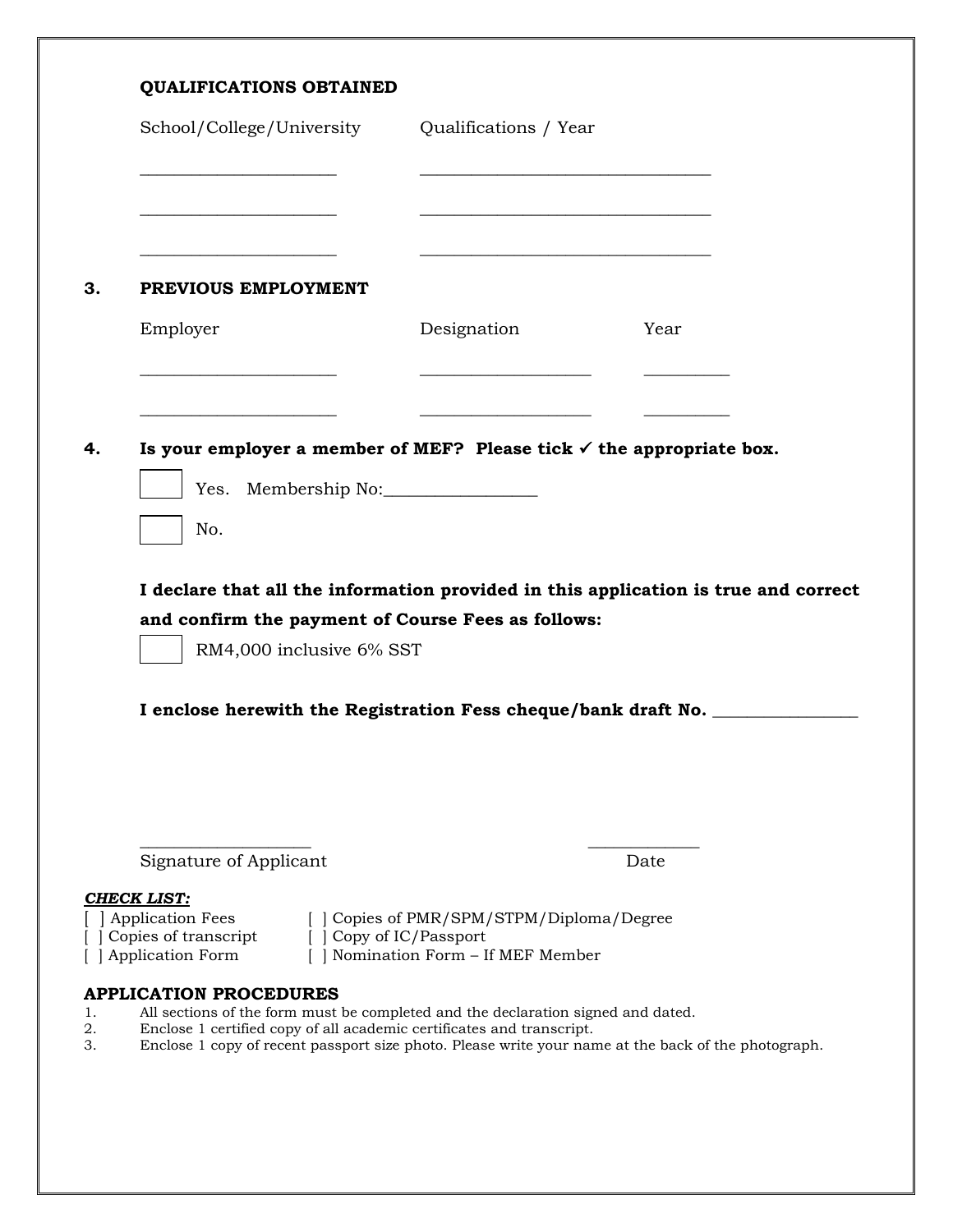#### **NOMINATION / CONFIRMATION BY MEF MEMBER ORGANISATION**

MEF member companies nominating employees to attend this course, are required to complete this section, with the required contact details of the organization.

For self-sponsored applicants, who are seeking MEF member discount, please obtain confirmation of your employment from your organization and MEF membership number.

| above programme.                           |                        |                                                                                                                       |                                          |  |
|--------------------------------------------|------------------------|-----------------------------------------------------------------------------------------------------------------------|------------------------------------------|--|
| *Please delete if not applicable           |                        |                                                                                                                       |                                          |  |
|                                            |                        |                                                                                                                       |                                          |  |
|                                            |                        |                                                                                                                       | RM ________________ payable to Malaysian |  |
| Employers Federation is attached herewith. |                        |                                                                                                                       |                                          |  |
|                                            |                        |                                                                                                                       |                                          |  |
|                                            |                        |                                                                                                                       |                                          |  |
| Contact person :                           |                        |                                                                                                                       |                                          |  |
| Designation                                |                        |                                                                                                                       |                                          |  |
| Company                                    |                        |                                                                                                                       |                                          |  |
| MEF membership                             | $\ddot{\phantom{1}}$ : |                                                                                                                       |                                          |  |
| Address                                    |                        | <u> 1989 - Johann Harry Harry Harry Harry Harry Harry Harry Harry Harry Harry Harry Harry Harry Harry Harry Harry</u> |                                          |  |
| Telephone                                  |                        | <u> 1989 - Johann Barn, mars an t-Amerikaansk politiker (* 1908)</u>                                                  |                                          |  |
| Fax                                        |                        |                                                                                                                       |                                          |  |
| Email                                      |                        | <u> 1989 - Johann John Stein, fransk politik (</u>                                                                    |                                          |  |
| Signature<br>$\overline{\phantom{a}}$ :    |                        | Date:                                                                                                                 |                                          |  |
|                                            |                        |                                                                                                                       |                                          |  |

Company Official Stamp: